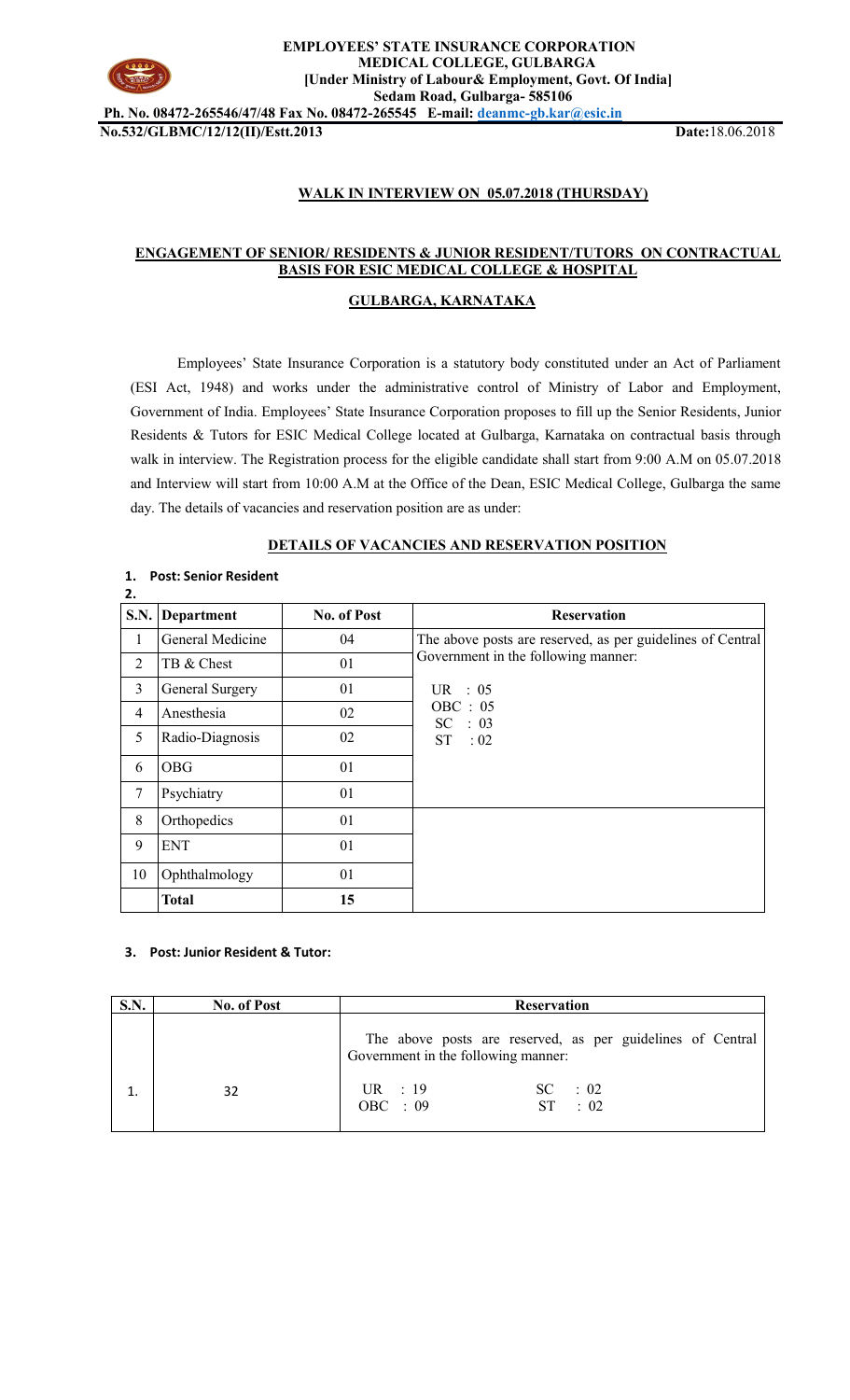## **Note:**

1. Number of vacancies is provisional and may increase or decrease depending on actual requirement.

| Senior<br>Resident | M.B.B.S with PG Degree or diploma in the concerned specialty from recognized<br>university. Preference will be given to PG Degree holders. The candidate should<br>have valid MCI registration. |
|--------------------|-------------------------------------------------------------------------------------------------------------------------------------------------------------------------------------------------|
| Junior             | M.B.B.S from recognized university, should have registered with Medical<br>Resident/Tutor   Council of India. PG Degree/Diploma holder can also apply.                                          |

**1) AGE LIMIT for Senior Residents:** The age shall not exceed 33 years as on date of walk-ininterview i.e 05.07.2018

**2) AGE LIMIT for Junior Residents & Tutors:** The age shall not exceed 30 years of age as on 05.07.2018 and internship completion on or before 05.07.2018 (age relaxation applicable as per Govt. of India Rules).

# **B. PAY & ALLOWANCES:**

- 1. The retired Government Officers shall be paid emoluments in accordance with the rules in force as on date.
- 2. Consolidated Remuneration is as follows :-

| Post | <b>Senior Resident</b> | <b>Junior Resident</b> | Tutor         |
|------|------------------------|------------------------|---------------|
| Post | $Rs.92,000/-$          | $Rs.76,000/-$          | $Rs.76,000/-$ |

**( The consolidated remuneration may stand revised by 2.50% after every one year and no other allowances will be paid in addition to the consolidated remuneration. )**

- 3. No Private practice is allowed during the tenure of service in ESIC.
- 4. Retired candidates from Central/ State Govt. / PSU from the equivalent posts are eligible to apply. Persons working in recognized/ approved Private Medical Institutions fulfilling eligibility criteria for the post may also apply.
- 5. The candidates have to attach the self-attested copies of all the relevant certificates/ testimonials on support of date of birth, category, sub-category i.e. educational qualification, teaching experience, Pension Payment Order (PPO), etc. with the application form and have to produce originals there of at the time of interview.

## **D. TERMS OF CONTRACT:**

- **1. Senior Residents:** The period of contract initially would be for one year.
- **2. Junior Residents & Tutors:** The period of contract initially for one year.

*\*\*Although these posts is reserved for SC, ST, OBC category, in case of nonavailability of the candidates of appropriate category, candidates from other category can be considered for appointment on contractual basis for period of less than 45 days. The contract will be renewable with further advertisement in absence of reserved candidates.*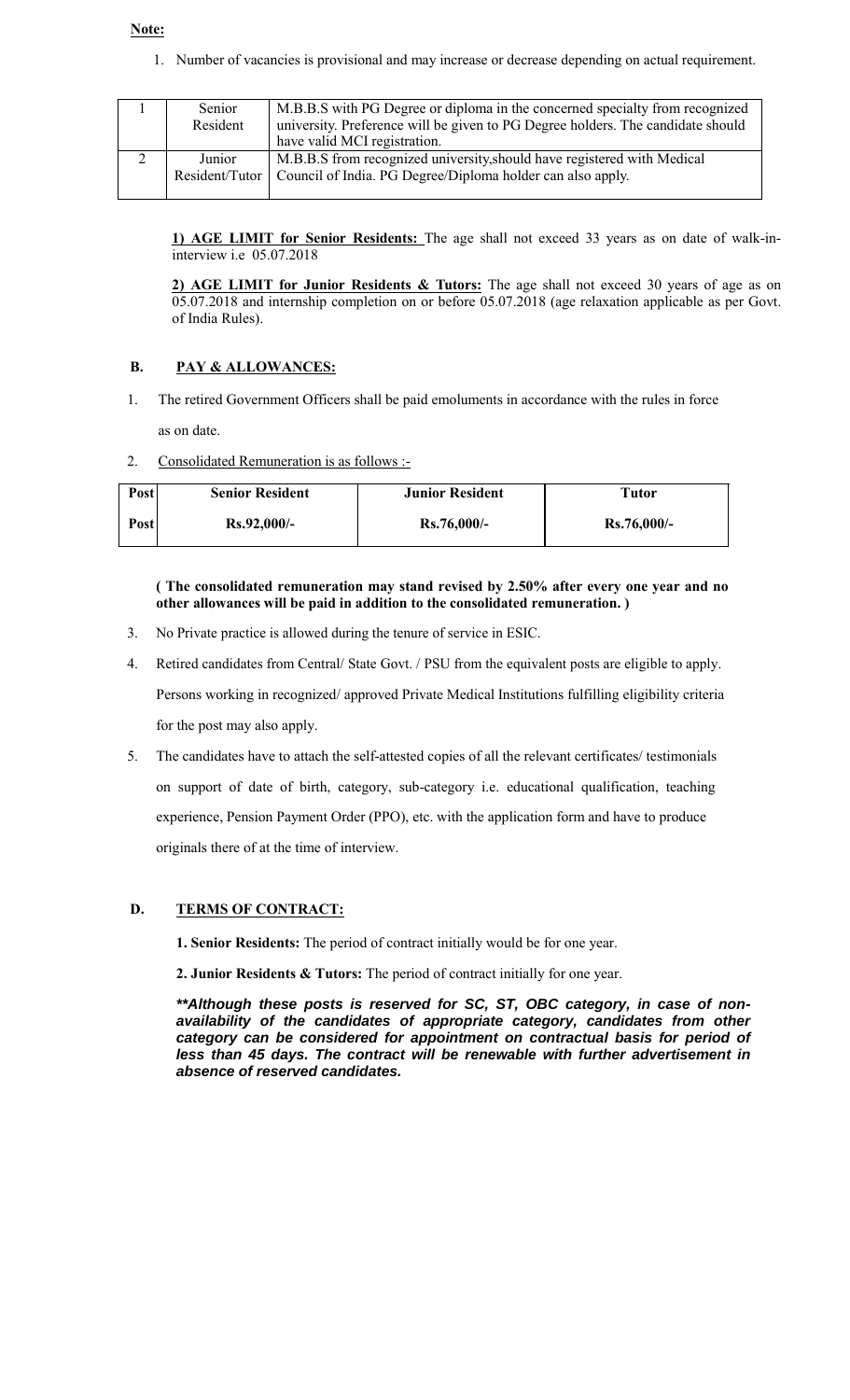#### **E. HOW TO APPLY:**

**The candidate should check his/her eligibility against the advertised criteria for each post before applying. Only eligible candidate should appear for the walk in interview with the following documents on the stipulated date, time and venue mentioned.** 

- a) Two sets of the prescribed application form enclosed with this notification must be printed on A4 size paper and properly filled up and submitted at the time of verification on the day of interview.
- b) Two copies of recent self-attested color passport size photograph.
- c) Two sets of self-attested copies of certificates and testimonials in support of: (i) proof of age (Date of Birth), (ii) Category (SC & ST), Category OBC in updated Government of India Format, Sub-category, (iii) Educational Qualifications: (Graduate, Post Graduate, & any other), (iv) MCI recognized teaching experience issued by the Head of the Institute or Head of the Department, (v) Research Publications in Indexed Journals, (vi) Pension Payment Order (PPO), in case of retired employees from Govt. organizations.

**If any candidate wishes to appear for more than one post, he/she must appear with separate sets of application forms, documents and testimonials, photographs, and separate demand draft fees for each post applied for.** 

**Note:** Candidates may contact **DEAN OFFICE, ESIC MEDICAL COLLEGE, Gulbarga, Karnataka,** at Phone No. 08472-265546/265547 between 11.00 AM to 4.00PM on working days for any clarification. They may also send their queries, if any, on E-Mail: deanmcgb.kar@esic.in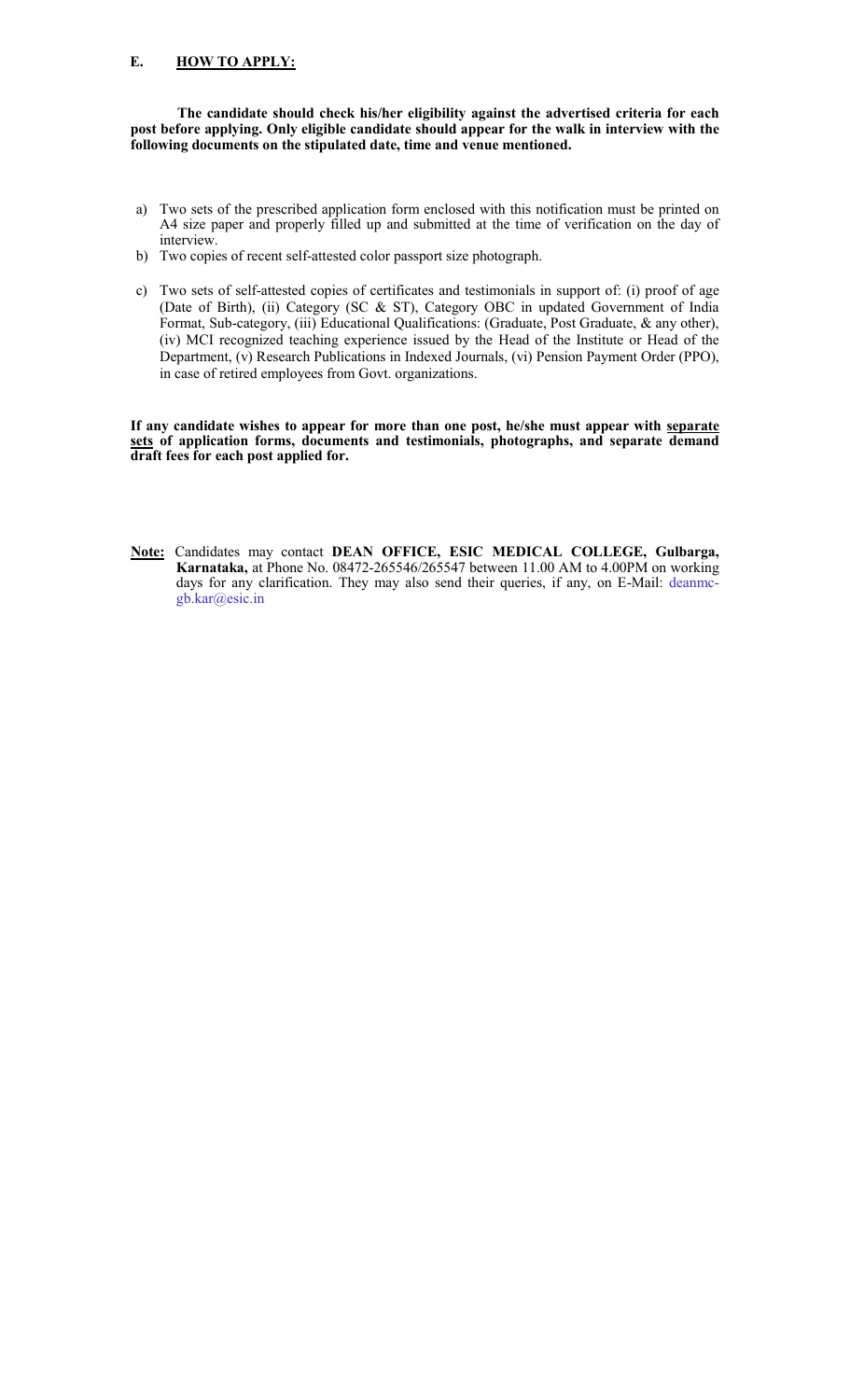# **Selection Procedure:**

- i. The selection will be made on the basis of performance of the candidate in interview before the Selection Board.
- ii. Result will be displayed on web-site: www.esic.nic.in.

#### **General Conditions:**

- i. Mere submission of application does not confer any right to the candidate to be interviewed.
- ii. Application should be submitted in the prescribed format only. The applications found to be incomplete will be summarily rejected.
- iii. Wrong declarations/ submission of false information or any other action contrary to law shall lead to cancellation of the candidature at any stage.
- iv. Opportunity of interview given to candidates will be on provisional basis.
- v. The interviews shall be conducted at **DEAN OFFICE, ESIC MEDICAL COLLEGE, Sedam Road, Gulbarga, Karnataka-585106.** However, ESIC reserve the right to change the centre, if needed.

**Schedule of Interview:** 

| <b>Serial</b> | Date of Interview | Place                             | Time for reporting |
|---------------|-------------------|-----------------------------------|--------------------|
| No.           |                   |                                   | for Interview      |
|               | 05.07.2018        | Dean Office, ESIC Medical College |                    |
| 1.            | (THURSDAY)        | Gulbarga                          | 09:30 AM           |
|               |                   |                                   |                    |

**Application Process:**

The candidates may ascertain their eligibility and "walk-in" for interview on the **appointed day One Hour before schedule time of interview at the venue.** 

**The ESIC reserves the right to cancel the recruitment process at any stage at its discretion and such decision will be binding on all concerned.** 

**Dated: 18.06.2018** 

Sd/-

**DEAN**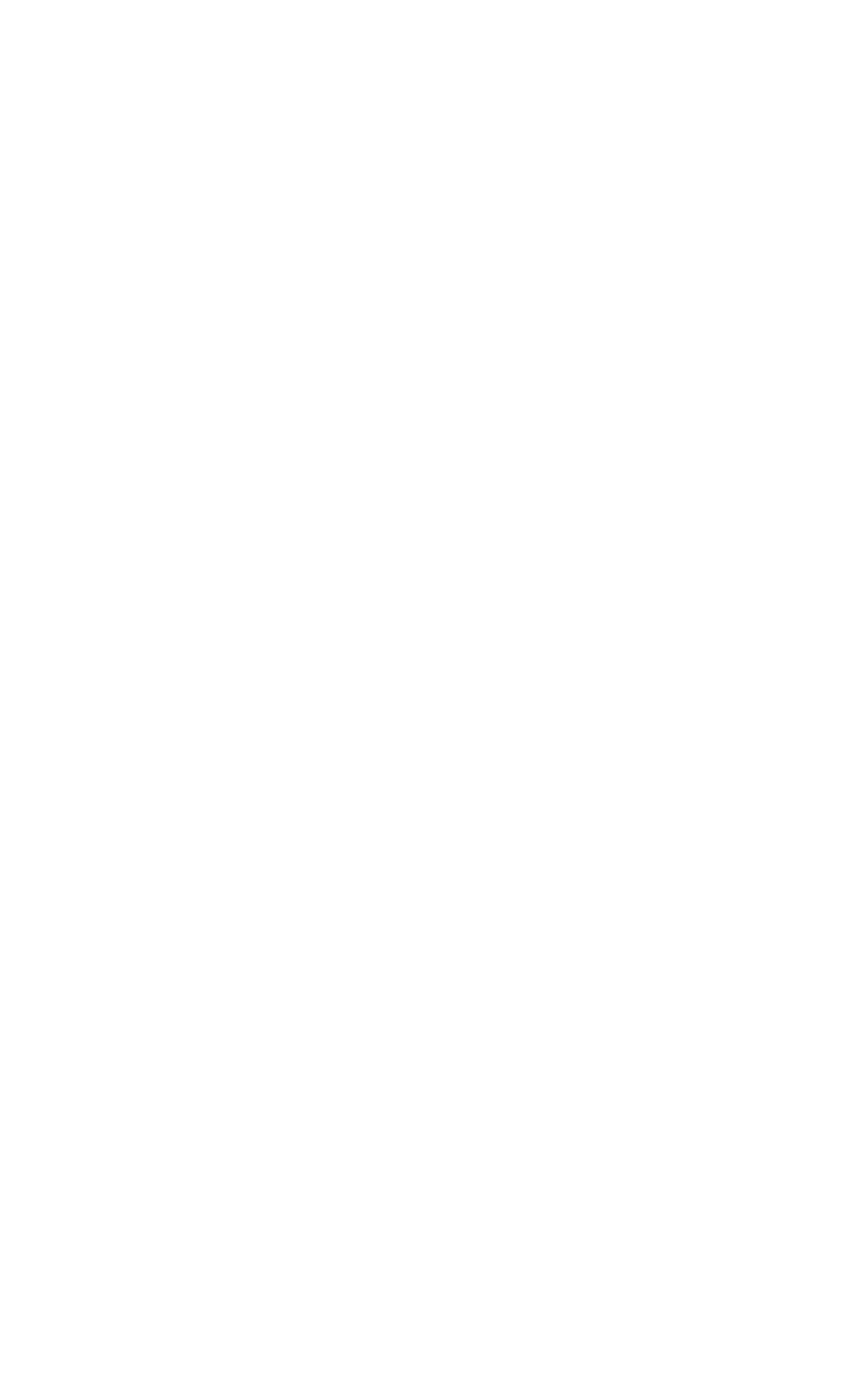# **APPLICATION FORM FOR ENGAGEMENT OF TEACHING FACULTY ON CONTRACTUAL BASIS IN ESIC MEDICAL COLLEGE, GULBARGA**

 $\Gamma$ 

| $\mathbf{1}$ . |              |
|----------------|--------------|
|                |              |
| 2.             |              |
|                |              |
|                |              |
|                |              |
| 3 <sub>1</sub> |              |
| 4.             |              |
| 5.             |              |
|                | (in words)   |
| 6.             | (a) Religion |
|                |              |
| 7.             |              |
|                |              |
| 8.             |              |
|                |              |
| 8.             |              |
|                |              |
|                |              |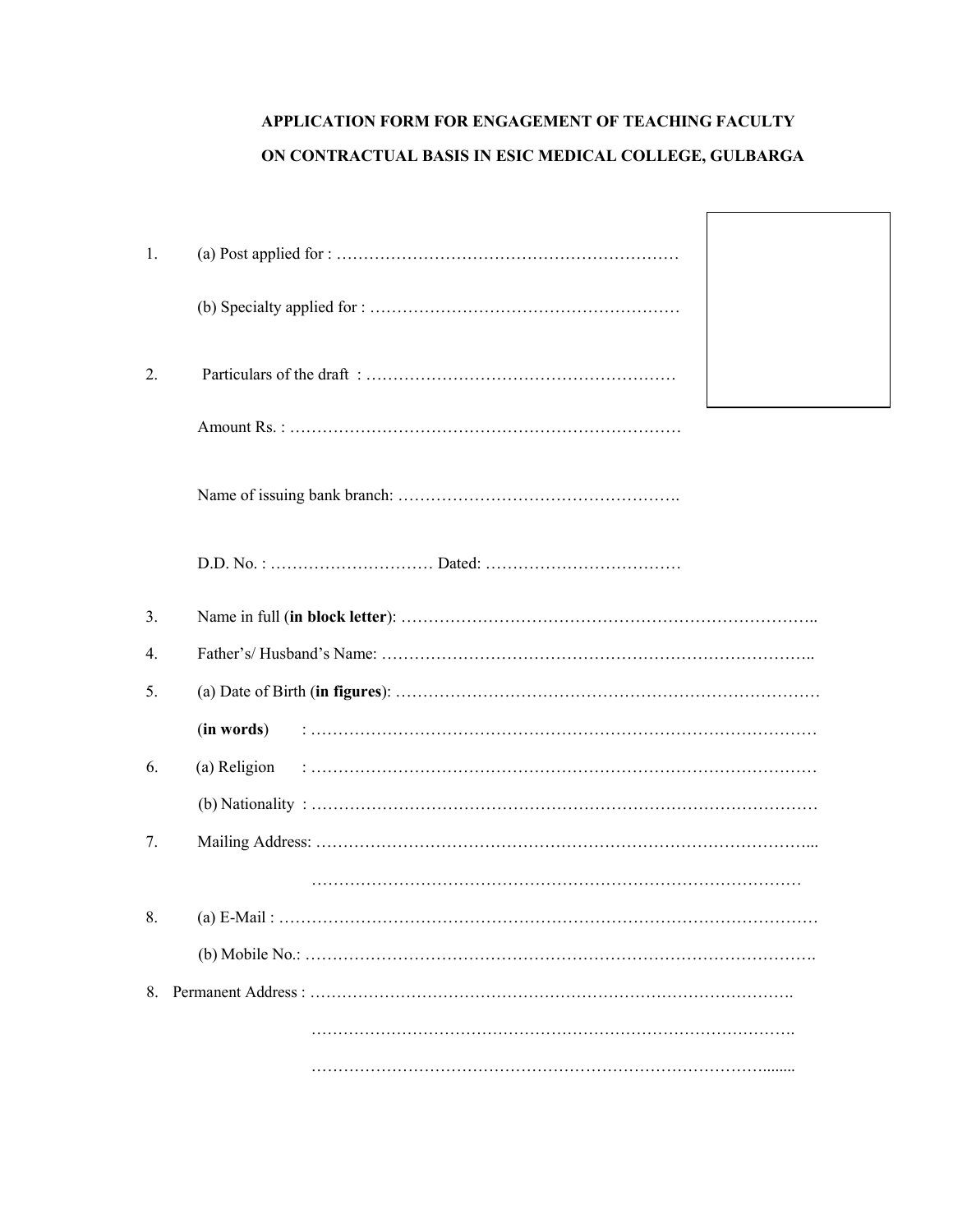| 10. | Sex (write 1 for Male, 2 for Female, 3 for Transgender) : |            |
|-----|-----------------------------------------------------------|------------|
| 11. | (i) Whether Ex-Serviceman                                 | : Yes / No |
|     |                                                           |            |
|     |                                                           | : Yes / No |
|     | (ii) Whether ESIC/ Govt. Employee                         |            |
| 12. | Community to which applicant belongs                      | ٠          |

( Writ 1 for SC, 2 for ST, 3 for OBC and 4 for UR )

# ESSENTIAL EDUCATIONAL AND PROFESSIONAL QUALIFICATIONS (Graduate level onwards)

(Attach annexure, if necessary)

| Name & Address |            | Degree/Examination |          | Percentage |          |          |
|----------------|------------|--------------------|----------|------------|----------|----------|
| of College     | University |                    | Duration | Passed     | Subjects | of marks |
|                |            | From               | To       |            |          | obtained |
|                |            |                    |          |            |          |          |
|                |            |                    |          |            |          |          |
|                |            |                    |          |            |          |          |
|                |            |                    |          |            |          |          |
|                |            |                    |          |            |          |          |
|                |            |                    |          |            |          |          |
|                |            |                    |          |            |          |          |
|                |            |                    |          |            |          |          |

14. DETAILS OF EMPLOYMENT IN (CHRONOLOGICAL ORDER): Teaching experience certificate to be furnished. (Add extra rows if necessary)

| Name of the | Position (s) held |      | Period of service | <b>Institution Type</b> | Whether<br>Experience |
|-------------|-------------------|------|-------------------|-------------------------|-----------------------|
| Institute   |                   | From | To                | (Govt./Pvt.)            | recognized by<br>MCI  |
|             |                   |      |                   |                         |                       |
|             |                   |      |                   |                         |                       |
|             |                   |      |                   |                         |                       |
|             |                   |      |                   |                         |                       |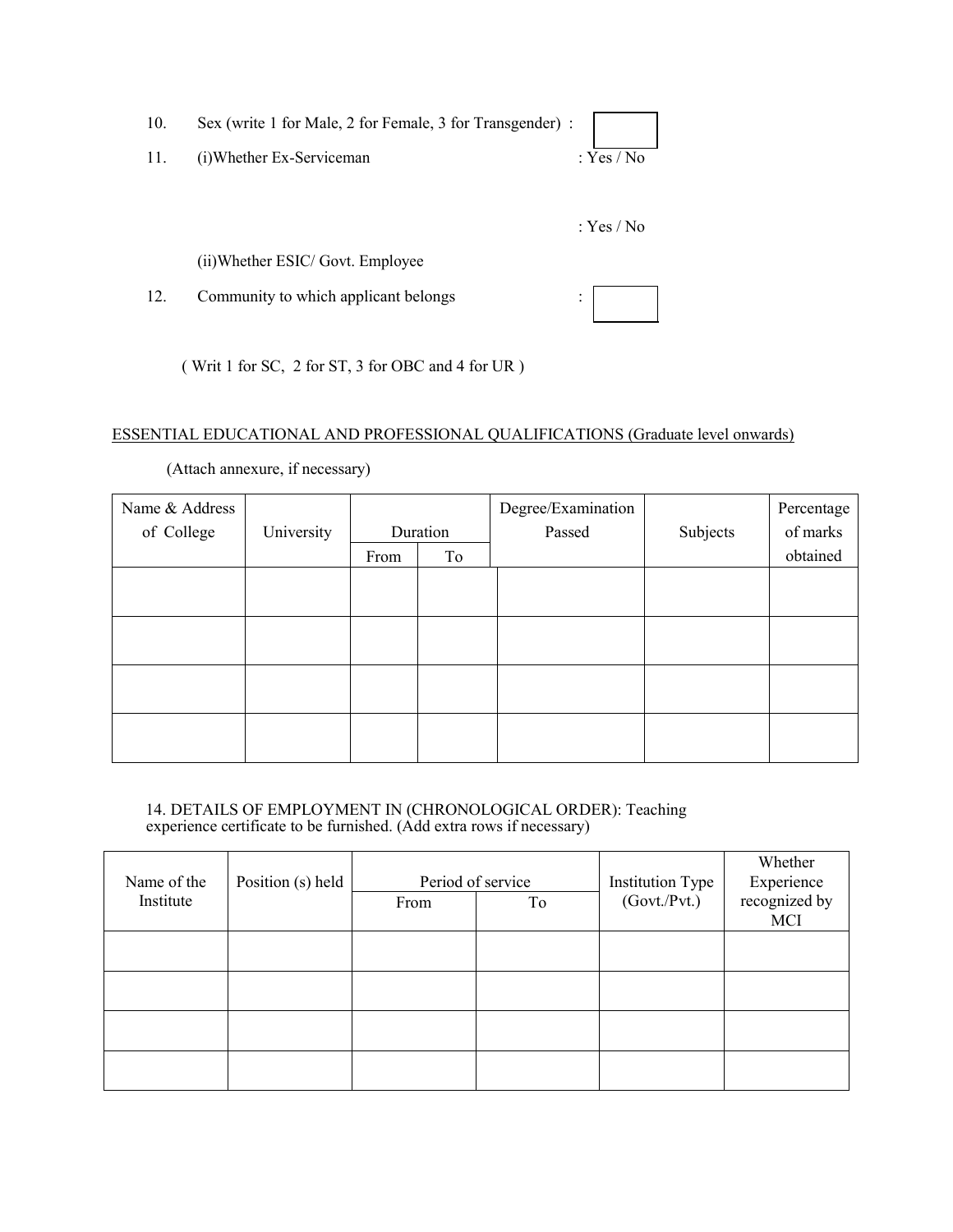## 15.DETAILS OF RESEARCH PUBLICATIONS:

| <b>Serial</b> | Name of the Journal    | Year of            | <b>Title of the Research Paper</b> | <b>First / Second</b> |
|---------------|------------------------|--------------------|------------------------------------|-----------------------|
| $\bf No$      | With volume and number | <b>Publication</b> |                                    | / Other Author        |
|               |                        |                    |                                    |                       |
|               |                        |                    |                                    |                       |
|               |                        |                    |                                    |                       |
|               |                        |                    |                                    |                       |
|               |                        |                    |                                    |                       |
|               |                        |                    |                                    |                       |
|               |                        |                    |                                    |                       |
|               |                        |                    |                                    |                       |
|               |                        |                    |                                    |                       |
|               |                        |                    |                                    |                       |
|               |                        |                    |                                    |                       |
|               |                        |                    |                                    |                       |
|               |                        |                    |                                    |                       |
|               |                        |                    |                                    |                       |
|               |                        |                    |                                    |                       |
|               |                        |                    |                                    |                       |

# 16. TRAINING IN M.C.I. RECOGNIZED TEACHERS' TRAINING PROGRAM: (attach supporting documents)

| <b>Institution</b> | Period | Name of the Training Program |
|--------------------|--------|------------------------------|
|                    |        |                              |
|                    |        |                              |
|                    |        |                              |
|                    |        |                              |
|                    |        |                              |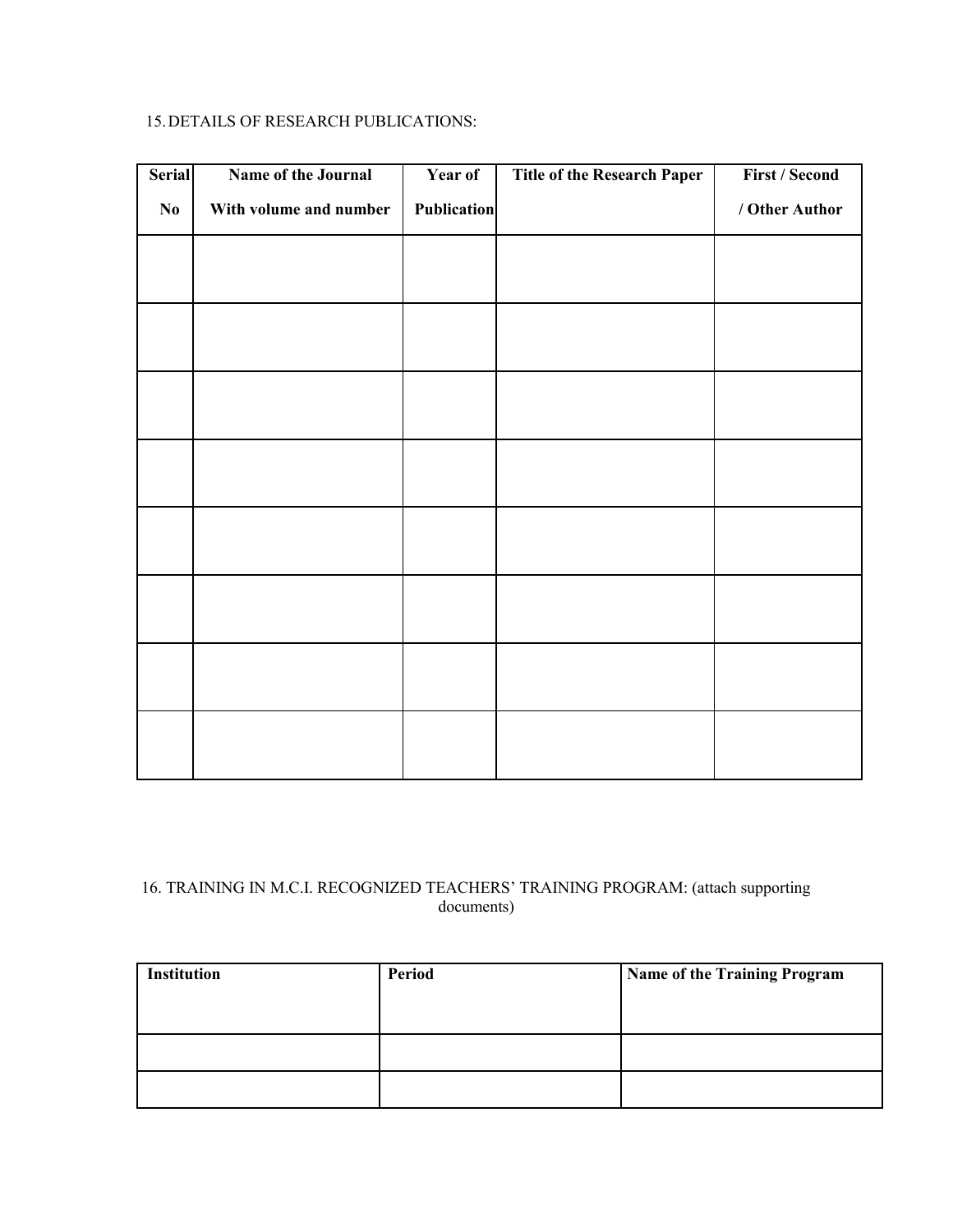#### 17. List of Enclosures:

| $\overline{2}$ . |  |  |
|------------------|--|--|
| $\overline{3}$ . |  |  |
|                  |  |  |
| 5.               |  |  |
| 6.               |  |  |
| 7.               |  |  |
| 8.               |  |  |

I hereby declare that all the statements made in this application are true, complete and correct to the best of my knowledge and belief.

I understand that in the event of any information being found false or incorrect at any stage, my candidature / appointment shall be liable to be cancelled / terminated summarily without notice or any compensation in lieu thereof.

I also confirm that No Objection from the Present Employer for applying this post has been applied for / taken.

Place :

Signature of the Candidate

Date: